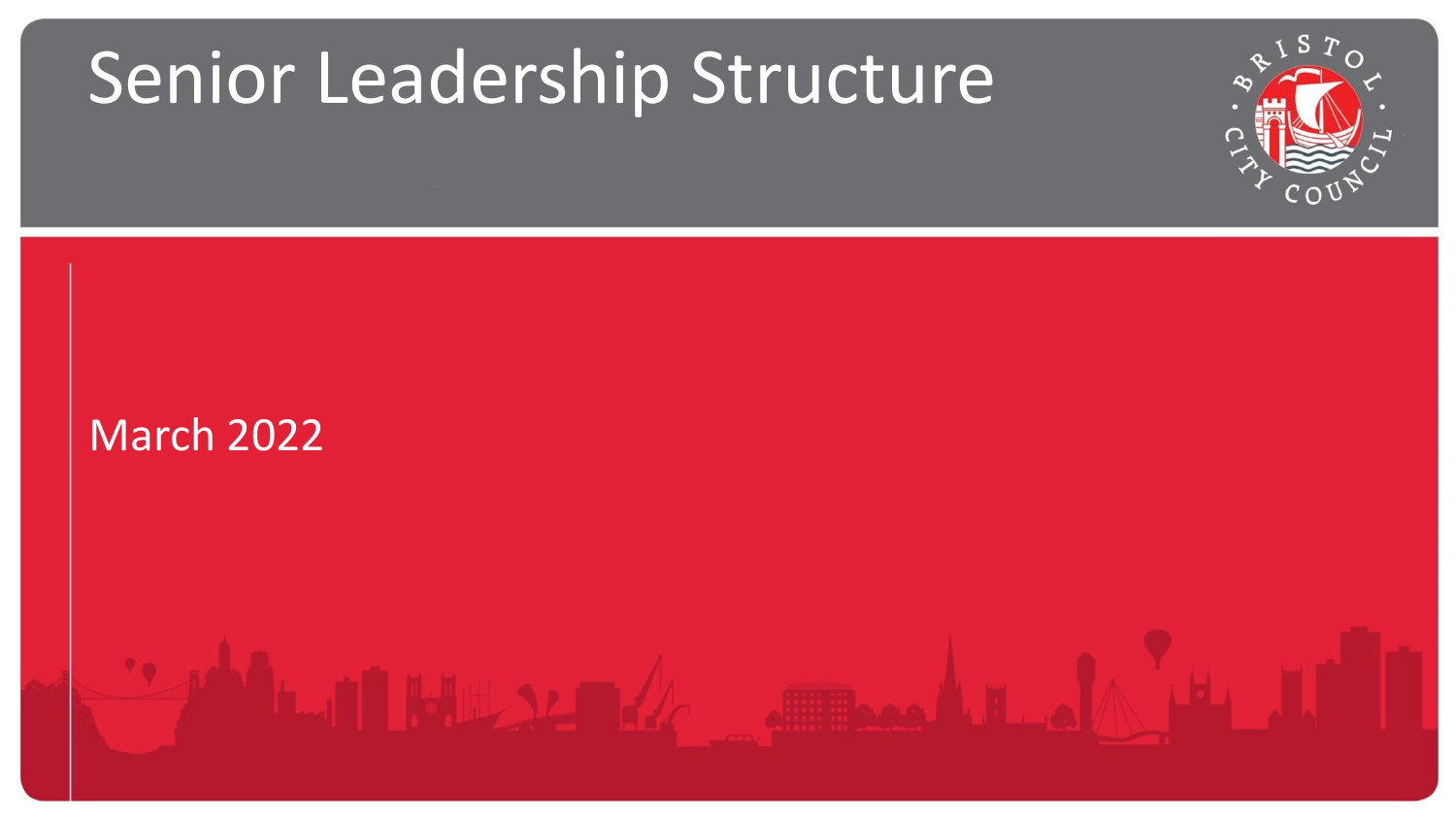

*subject to job evaluation*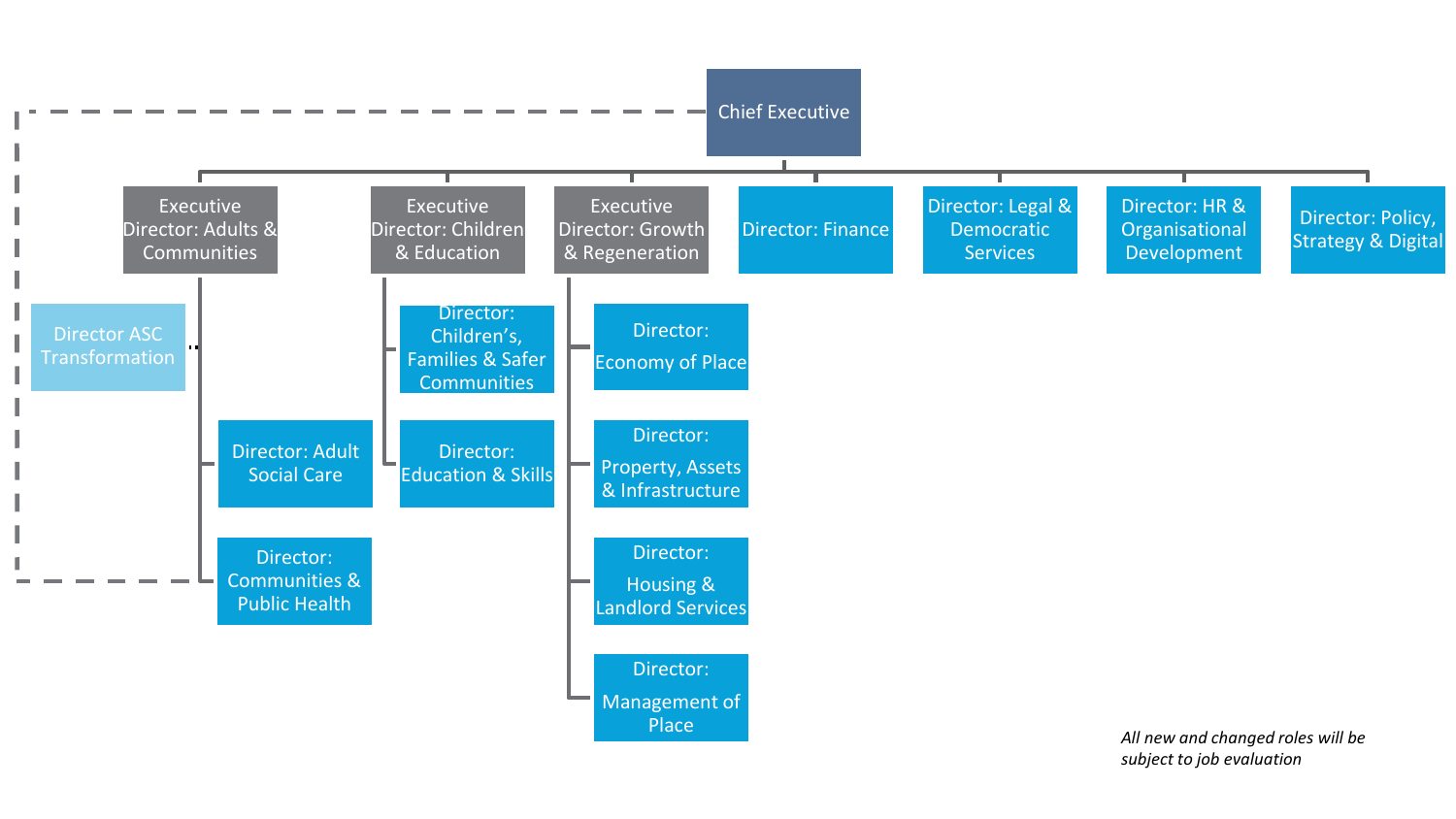Director: Finance *(Chief Finance Officer S151)*

Accountancy Internal Audit Revenues & Benefits Strategic Procurement & Supplier Relations

Director: HR & Organisational Development

Director: Legal & Democratic Services *(Monitoring Officer & SIRO)*

Human Resources Organisational Development Learning Development Health Safety & Wellbeing Change Services

Legal Services Democratic Engagement Statutory Registration Information Assurance ABS Executive Office (Incl Mayors Office)

*Please note this chart show the main areas of responsibility and is not an exhaustive list of all services*

Director: Policy, Strategy & Digital

Insight Performance & Intelligence Communications and Consultation Policy & Public Affairs Equality and Inclusion Citizen Services Digital Transformation and Innovation City Office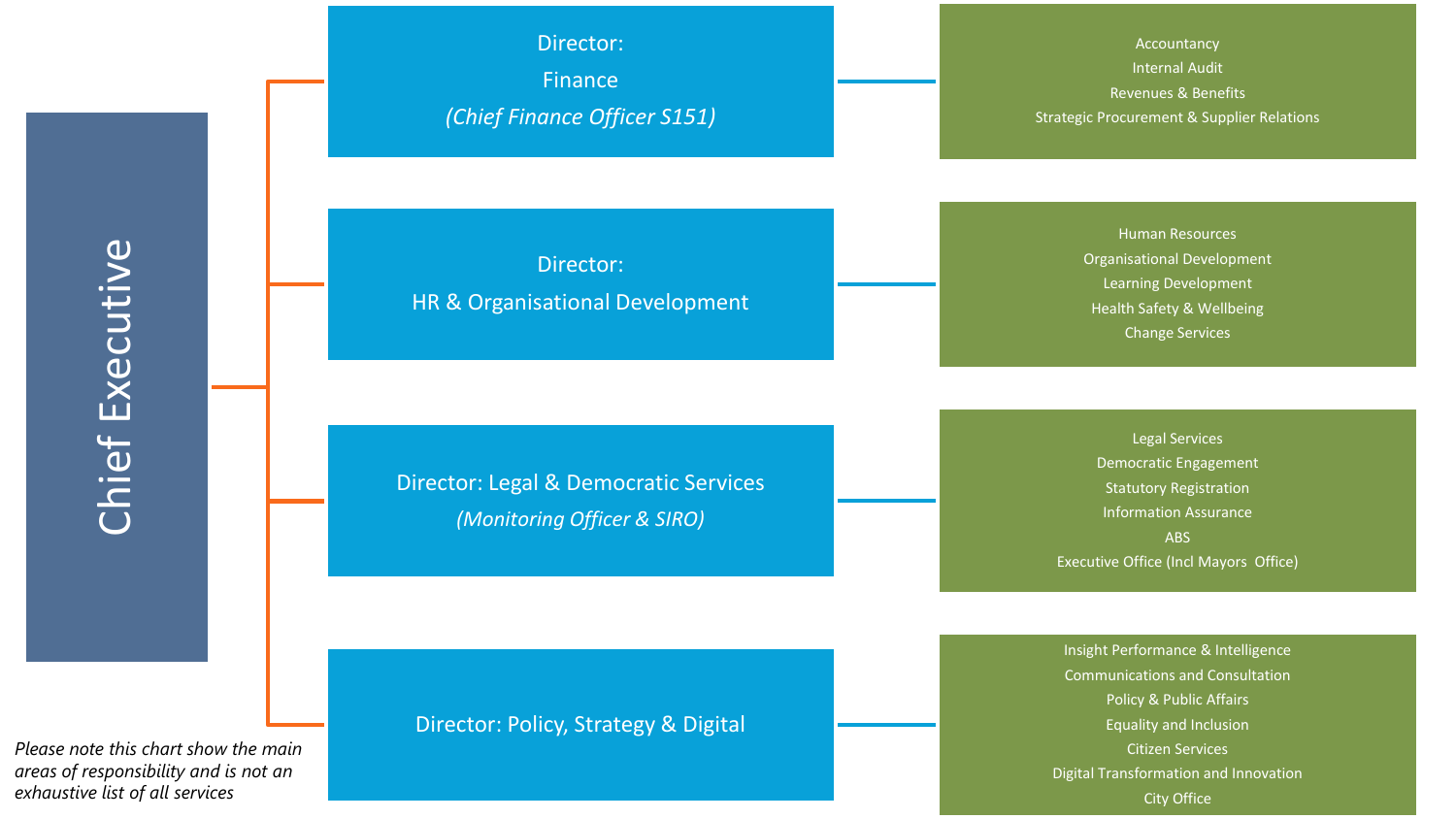